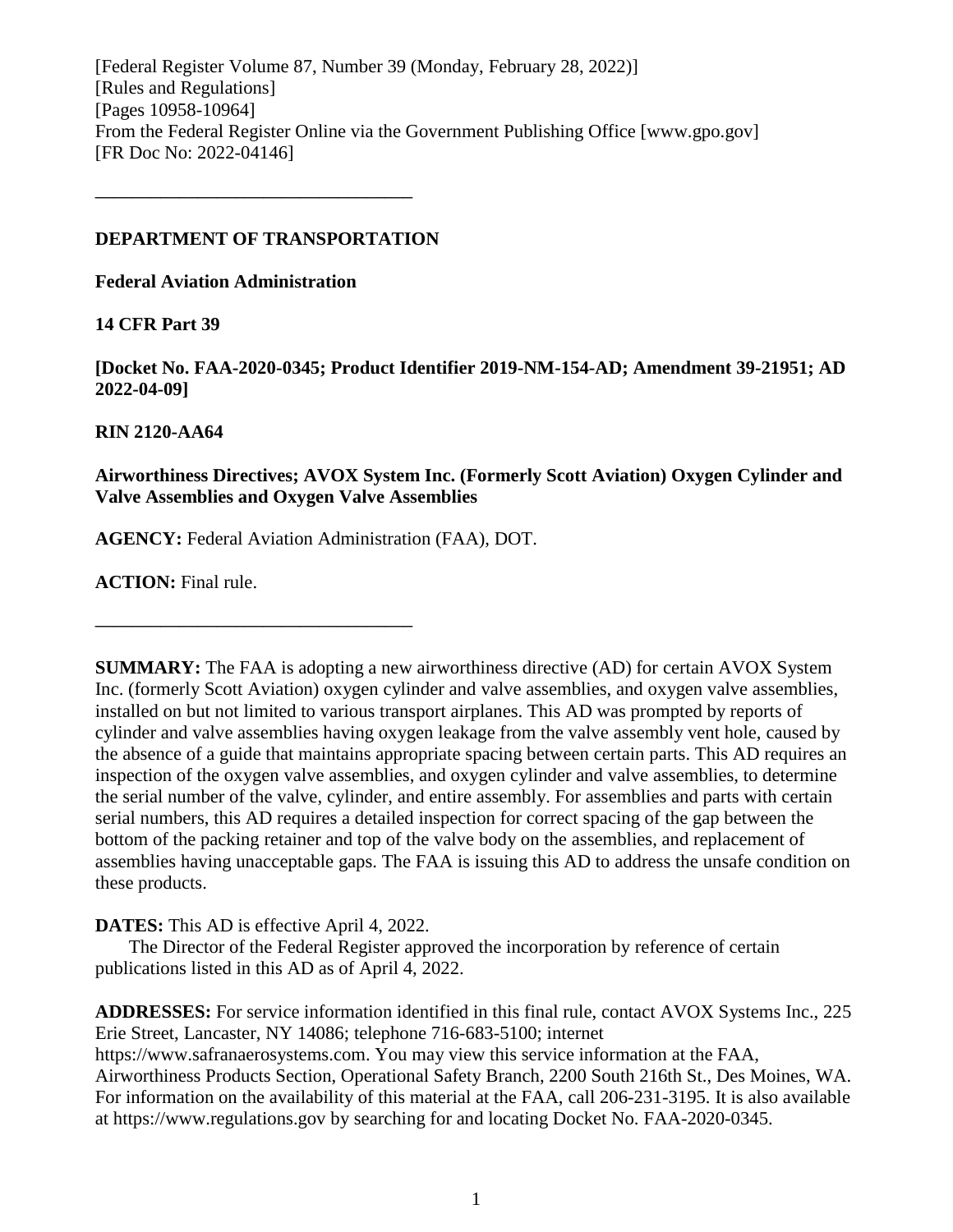## **Examining the AD Docket**

You may examine the AD docket at https://www.regulations.gov by searching for and locating Docket No. FAA-2020-0345; or in person at Docket Operations between 9 a.m. and 5 p.m., Monday through Friday, except Federal holidays. The AD docket contains this final rule, any comments received, and other information. The address for Docket Operations is U.S. Department of Transportation, Docket Operations, M-30, West Building Ground Floor, Room W12-140, 1200 New Jersey Avenue SE, Washington, DC 20590.

**FOR FURTHER INFORMATION CONTACT:** Elizabeth Dowling, Aerospace Engineer, Mechanical Systems and Administrative Services Section, FAA, New York ACO Branch, 1600 Stewart Avenue, Suite 410, Westbury, NY 11590; telephone 516-228-7300; email 9-avs-nyacocos@faa.gov.

## **SUPPLEMENTARY INFORMATION:**

#### **Background**

The FAA issued a notice of proposed rulemaking (NPRM) to amend 14 CFR part 39 by adding an AD that would apply to certain AVOX System Inc. (formerly Scott Aviation) oxygen cylinder and valve assemblies, and oxygen valve assemblies, installed on but not limited to various transport airplanes. The NPRM published in the Federal Register on May 1, 2020 (85 FR 25353). The NPRM was prompted by reports of cylinder and valve assemblies having oxygen leakage from the valve assembly vent hole, caused by the absence of a guide that maintains appropriate spacing between certain parts. In the NPRM, the FAA proposed to require an inspection of the oxygen valve assemblies, and oxygen cylinder and valve assemblies, to determine the serial number of the valve, cylinder, and entire assembly. For assemblies and parts with certain serial numbers, the NPRM proposed to require a detailed inspection for correct spacing of the gap between the bottom of the packing retainer and top of the valve body on the assemblies, and replacement of assemblies having unacceptable gaps (removing affected assemblies and installing serviceable assemblies). The NPRM also proposed to require reporting and returning of affected parts to the manufacturer. The FAA is issuing this AD to address oxygen leakage from the cylinder, which could result in decreased or insufficient oxygen supply during a depressurization event; and heating or flow friction, which could cause an ignition event in the valve assembly.

#### **Discussion of Final Airworthiness Directive**

#### **Comments**

The FAA received comments from one commenter, Air Line Pilots Association, International (ALPA), who supported the NPRM without change.

The FAA received additional comments from five commenters, including American Airlines (AAL), Delta Air Lines (DAL), FedEx Express (FedEx), United Airlines (UAL), and an individual. The following presents the comments received on the NPRM and the FAA's response to each comment.

## **Request To Revise Applicability**

AAL and UAL suggested revising the applicability statement to include more aircraft manufacturers and models. AAL suggested adding all airplane models that affected assemblies could be installed on, in particular, Boeing Model 737-NG (Next Generation models are 737-600, -700, - 700C, -800, -900, and -900ER series), 737-MAX, 777-200, and 777-300 series airplanes. UAL also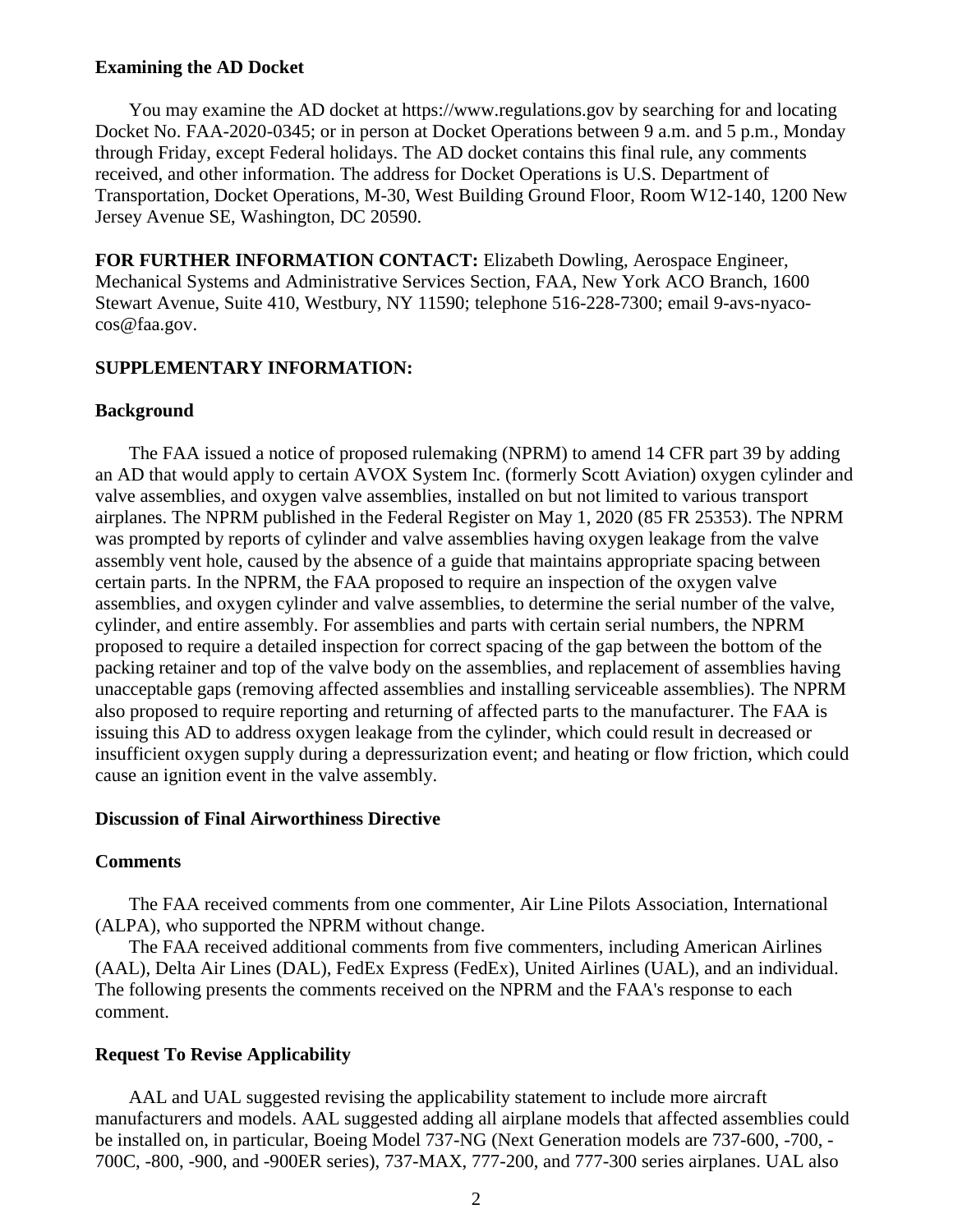suggested adding Model 737-NG airplanes. AAL stated that the applicability statement as proposed in the NPRM could mislead operators into believing that the AD would apply only to the airplanes identified in paragraphs  $(c)(1)$  through  $(12)$  of the AD. UAL believed the suggested change will be beneficial and assist operators in determining if their fleets are affected.

The FAA disagrees with the commenters' request. The FAA does not have a comprehensive list of all possible affected aircraft. To address the incomplete list, paragraph (c) of this AD identifies specific airplane models in paragraph (c) of this AD, but also notes that the assemblies are "not limited to." The FAA has not changed the AD in this regard.

#### **Request To Revise Compliance Time for Parts**

AAL stated that the 60-day compliance time should apply only to valve assemblies that are installed on the aircraft and not ones in stock. AAL believes the unsafe condition only exists when an assembly is installed on an airplane, and for those assemblies that are not installed on an airplane, the proposed requirements in paragraph (k) of the proposed AD would ensure that the unsafe condition is addressed before that assembly is installed on an aircraft.

The FAA disagrees with the request to revise the compliance time. The FAA agrees that an affected spare part that is uninstalled and stored off an aircraft would not cause an unsafe condition on an aircraft. The 60-day compliance time applies to parts already installed on an aircraft, and paragraph (k) requires that action to be done on affected spare parts before installation, which could result in a spare part being inspected before the 60-day compliance time. In developing the compliance time for this AD, the FAA considered the urgency associated with the subject unsafe condition and the availability of required parts. The FAA determined that the 60-day compliance time for parts already installed on an aircraft is appropriate for accomplishing the actions required by this AD while maintaining an adequate level of safety. The FAA has not changed this AD in this regard.

#### **Request To Remove Inspection for Serial Numbers or Include Only Valve P/Ns**

AAL requested that the inspection to verify the serial number of the oxygen cylinder and entire assembly not be required. DAL requested that paragraphs (c), (h), (i), and (k) of the proposed AD be revised to remove reference to cylinder part numbers (P/Ns) and apply only to valve assembly P/Ns. AAL stated that it reviewed the service information and it seems that the defective part is only the valve assembly or "hand valve." DAL also reasoned that the unsafe condition applies only to the valve assembly and not the cylinder. AAL then reasoned that the inspection to verify the serial number should apply only to the valve assembly or "hand valve." AAL also stated that paragraph (i) of the proposed AD also seems to require the actions of paragraph  $(h)(1)$  through (3) of the proposed AD if a serial number of a cylinder was affected and a valve assembly not affected, even though it seems that it should not require those actions.

The FAA disagrees with the request. The parts of the oxygen cylinder and valve assemblies are interrelated, and valves from matched sets could have fit-up issues between parts or be mixed up or swapped during maintenance operations. The serial number inspection as proposed would address this interchangeability. The valve and cylinder that are part of those assemblies must also be inspected to address the unsafe condition, not just the assemblies themselves. Therefore, the FAA specifies to inspect the oxygen valve assemblies, and oxygen cylinder and valve assemblies, to determine the serial number of the valve, cylinder, and entire assembly. The FAA has not changed this AD in this regard.

### **Request To Clarify Which Components Need To Be Identified**

UAL requested a change to the wording of which components need the serial number inspection. UAL stated that the statement in paragraph (h) of the proposed AD can be misconstrued as requiring that each of the three components (valve, cylinder, and entire assembly) be inspected individually for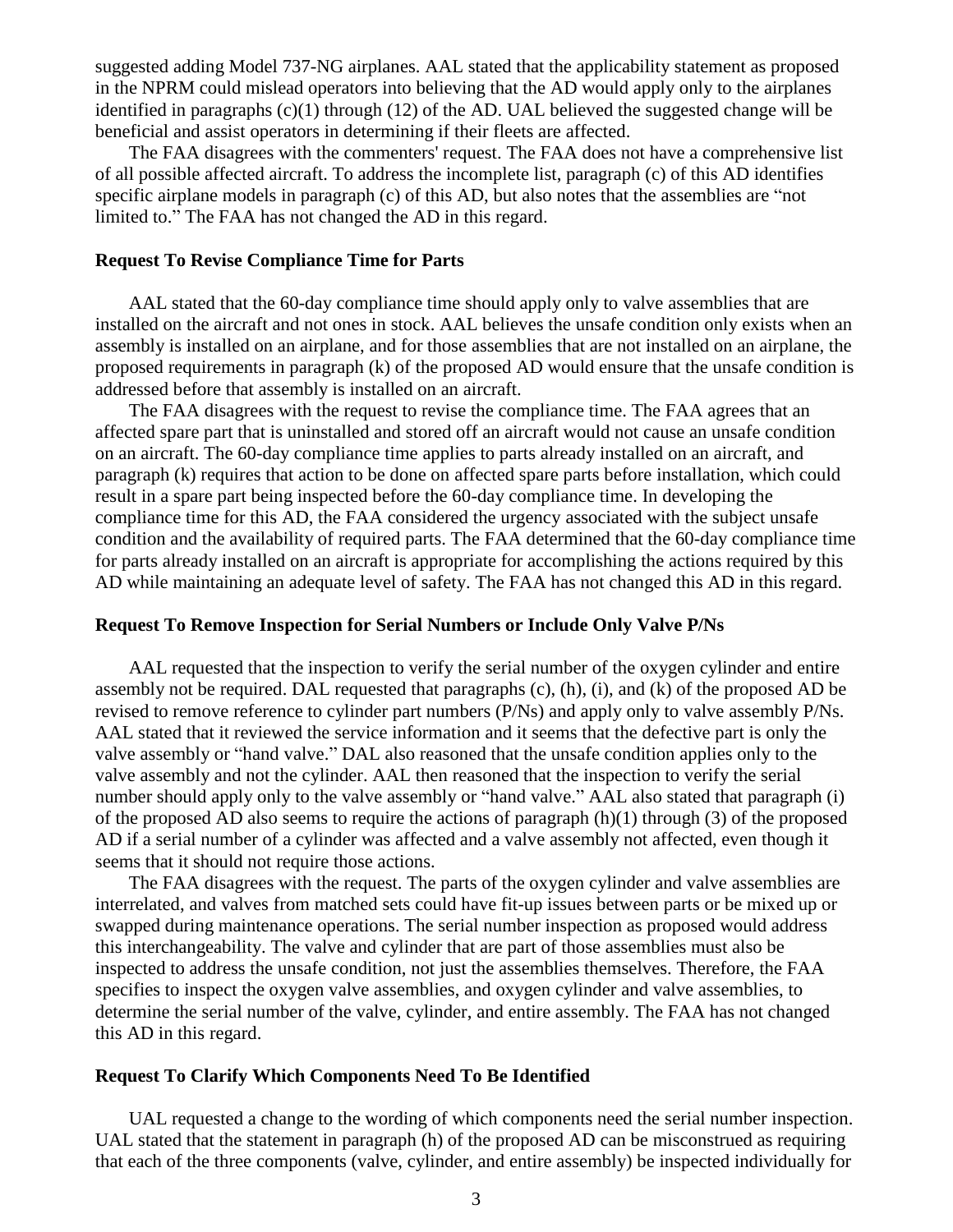suspect serial numbers. UAL inferred that the intention is to inspect for the serial number of the entire cylinder and valve assembly, and not the individual components. UAL also stated that, for new oxygen cylinder assemblies from AVOX, there are individual placards that itemize the P/N and serial number for each component, and that for some cylinder assemblies, the serialization of the entire cylinder and valve assembly is nearly identical in format to the serialization of sub-component valve assemblies, which could lead to inaccurate reporting of results. The FAA infers that UAL suggested that the relevant numbers on the placards could be confused with other numbers.

The FAA disagrees. Each part and assembly stated in paragraph (h) of this AD are interrelated and must be inspected. The valve and cylinder components that are part of those assemblies must also be inspected for serial numbers, not just the assemblies themselves. If the serial number markings are unclear or missing, the service information contains information on identifying the parts and part assemblies. The FAA has not changed this AD in this regard.

#### **Request To Revise Conditions for Gap Inspection and Related Actions**

AAL and DAL requested changes to address concerns about what actions are required if a part is missing a blue dot. DAL stated that it seems best to prohibit all affected serial numbers to avoid a case where an inspected and marked part is installed, but the blue dot fades. AAL pointed to paragraph (i) of the proposed AD that would clarify that only the affected serial numbers of the valve assembly would need additional work, and, for valve assemblies marked with a blue dot, a detailed inspection for correct spacing of the gap between the bottom of the packing retainer and top of the valve body would not be required. AAL stated that, as written, the proposed AD seems to suggest that an inspection of the gap would be required regardless of the presence of a blue dot.

The FAA disagrees with the request. The service information specifies that if there is a doubt on the condition of a part, such as missing serial numbers or a blue dot not definitively identified, then the follow-on inspections are required to ensure that no discrepant or affected part is missed. Paragraph (k) of this AD prohibits installation of assemblies with affected serial numbers unless the actions of paragraph (i) of this AD are accomplished. The FAA has not changed this AD in this regard.

### **Request To Remove Inspection Report Requirement**

DAL requested that the compliance times for the inspection report be removed from paragraph  $(j)(1)$  of the proposed NPRM, and if not, the inspection report itself be removed. AAL requested removing the proposed requirement to submit an inspection report after accomplishing the requirements (i.e., gap inspection) of paragraph (i) of the proposed AD. FedEx stated reporting should not be required for units that pass the inspection, and that sending units that failed the inspection to the vendor should be sufficient for reporting those failures. FedEx noted that any reporting requirements should consider the difficulties in reporting findings in a short period of time and noted that the inspector might not have access to the internet, email, and a device capable of printing and scanning. FedEx opined that its proposal would maintain accurate reporting and accommodate the realities of a global workplace. AAL and DAL stated that the reporting seems unnecessary and does not contribute to any additional level of safety. AAL added that the NPRM would give operators the responsibility of ensuring that any affected part is returned to the manufacturer, and asserted that an equivalent level of safety would be maintained even if the reporting is not accomplished. DAL reasoned that if a cylinder valve assembly is unacceptable, it would be in the operator's best interest to report that finding to AVOX anyways so that it can receive a replacement assembly.

The FAA disagrees. In this case, the inspection results need to be reported to assist in tracking affected parts that are in circulation. In addition, reporting all findings gives assurance that an inspection was performed on an assembly with a given serial number. The FAA has not changed this AD in this regard.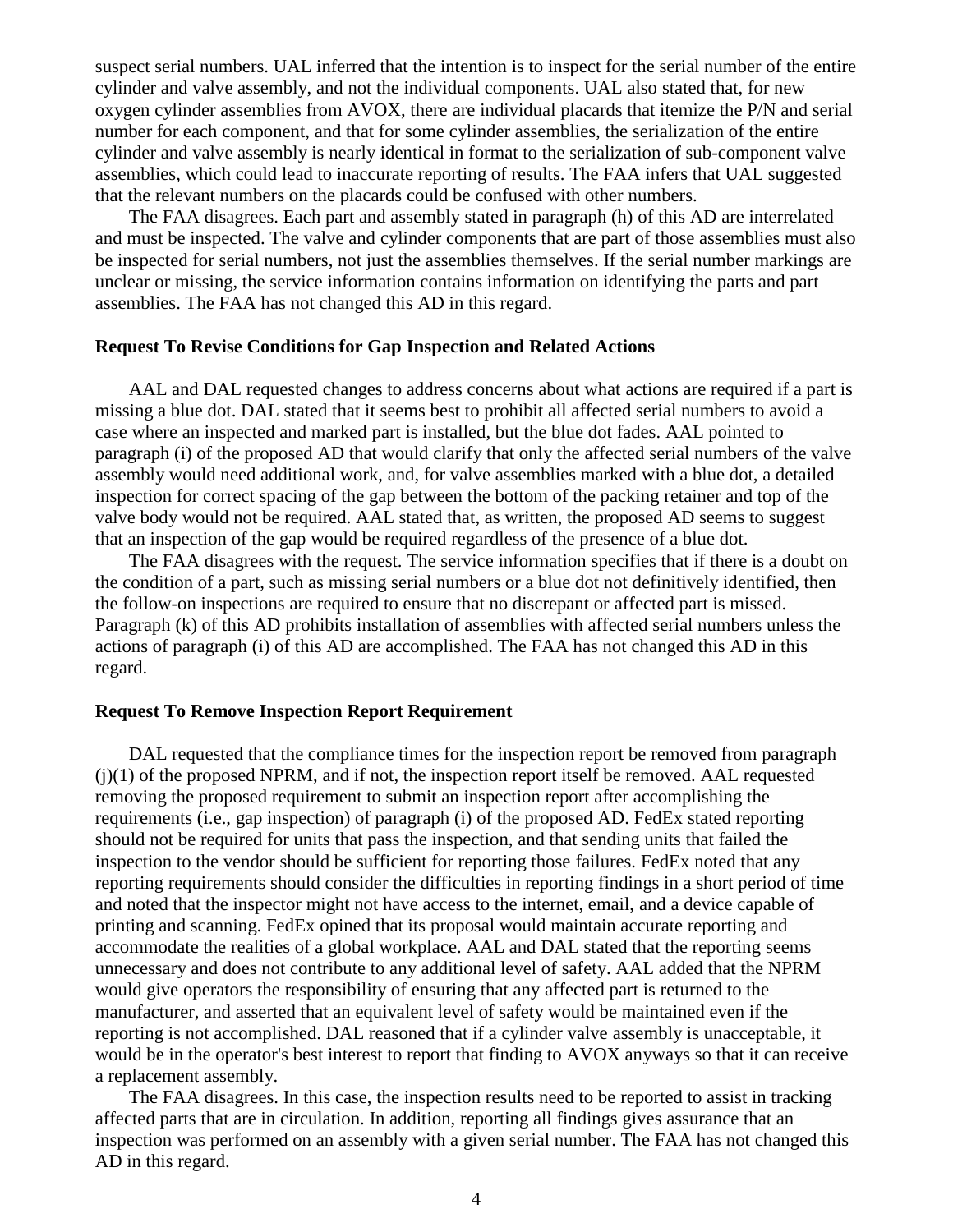### **Request To Remove Compliance Time for Returning Parts**

AAL, DAL, and UAL requested revising paragraph (j)(2) of the proposed AD to remove a compliance time for returning discrepant parts to the manufacturer. AAL stated that a compliance time would not contribute to the level of safety. AAL also stated that all discrepant assemblies would be returned in a timely manner that is sufficient to the operator. DAL stated that it would be an unnecessary burden on operators to wait for AVOX's response before sending an unacceptable or discrepant part back within the compliance time in exchange for a free-of-charge replacement. DAL also stated that it would also be in the operator's best interest to send in the assembly so that it can qualify for a free-of-charge replacement if AVOX determines the part is unacceptable or discrepant. UAL stated it also believes the instruction to contact AVOX for shipping instructions could impede compliance with the 30-day limit to ship discrepant parts back to AVOX. UAL also stated that it wants to know how, for accurate AD-compliance reporting, it would be determined that a part is being shipped back as a result of this finding from AD-required inspections, or as a result of other, normal repair order processes.

The FAA agrees to clarify. Paragraph (j)(2) of this AD requires returning the assembly to the manufacturer in accordance with paragraph 3.D.(2) or 3.D.(3), as applicable, of the applicable service information. However, the service information does not include instructions to wait for a response from AVOX before returning the part. In addition, the FAA has revised paragraph (j)(2) of this AD to clarify that contacting AVOX for shipping instructions in not required. AVOX is tracking parts that are returned to it during accomplishment of the AD for data collection or analysis of manufacturing issues, and AVOX is also re-conditioning parts where possible. The FAA determined that having a 30-day compliance time for returning the part after an inspection finding is appropriate for this AD. However, under the provisions of paragraph (m) of this AD, an operator may request an approval of an alternative method of compliance (AMOC). The FAA has not changed this AD in this regard.

#### **Request To Allow Later Revisions of Service Information**

AAL requested that all the references to the AVOX service information be revised to allow use of subsequent revisions. AAL reasoned that this revision would reduce the number of AMOC requests each time a referenced service bulletin is revised.

The FAA disagrees. In an AD, the FAA may not refer to any document that does not yet exist. In general terms, the FAA is required by the Office of the Federal Register (OFR) regulations for approval of materials incorporated by reference, as specified in 1 CFR 51.1(f), to either publish the service document contents as part of the actual AD language; or submit the service document to the OFR for approval as referenced material, in which case the FAA may only refer to such material in the text of an AD. The AD may refer to the service document only if the OFR approved it for incorporation by reference. See 1 CFR part 51. The FAA disagrees with revising the AD to include specific airplane models based on the corresponding service information because the agency does not have a comprehensive list of the applicable aircraft to which specific AVOX service information could apply. The FAA has not changed this AD in this regard.

#### **Request To Clarify AD Applicability With Reference to Service Information**

A commenter requested clarifying paragraph (c) of the proposed AD by including reference to the service information that was identified in paragraph (h) of the proposed AD. The commenter suggested revising the paragraph so that the applicability would include information on the service information definition of the affected units. AAL also requested adding the airplane configuration information in the text of the AD to add further clarification to operators and release the technical data in a more organized fashion.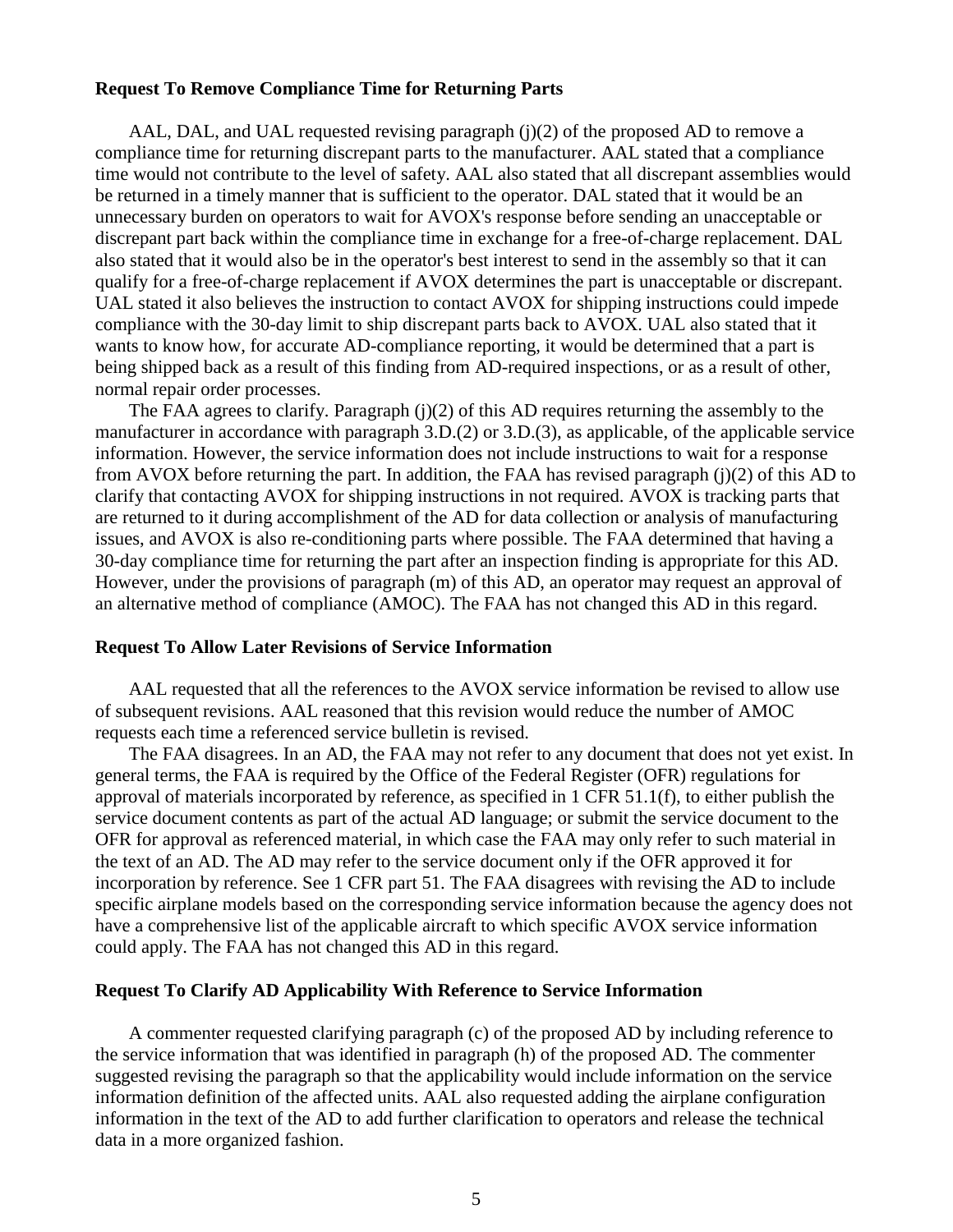The FAA disagrees. The definition of the affected units does not need to be moved to paragraph (c) of the AD. The effectivity of the service information is limited to specific airplane models, but the applicability of this AD applies to all aircraft. Because the affected parts could be installed on additional aircraft models, the FAA has determined that the affected parts could later be installed on aircraft that were initially delivered with acceptable parts, thereby subjecting those aircraft to the unsafe condition. The FAA has not changed this AD in this regard.

#### **Request To Revise Compliance Time for Parts Identification**

DAL and UAL requested revising the compliance time proposed in paragraph (h) of the proposed NPRM. DAL and UAL stated that since many operators have parked their aircraft or severely reduced usage of aircraft, an extension of the compliance time (either with additional calendar days or adding an option for flight hours and flight cycles), would allow operators additional time for compliance. UAL also stated that the supply chain could be affected due to potential increased shipping time and workforce reductions.

The FAA disagrees with the request to extend the compliance time. The FAA acknowledges the effects that the pandemic response might have on operators' fleet use, supply chain, and maintenance personnel. In developing an appropriate compliance time for this action, the FAA considered the degree of urgency associated with addressing the subject unsafe condition, the manufacturer's recommendation for an appropriate compliance time, and the practical aspect of accomplishing the required inspection within a period of time that corresponds to the normal scheduled maintenance for most affected operators. In addition, the FAA notes that some aircraft may have been in service during the pandemic and must comply within the required compliance time. Operators do have the option to inspect the airplane before the first flight following storage if the airplane is in storage for more than 27 months. However, under the provisions of paragraph (m) of this AD, the FAA will consider requests for an extension of the compliance time if sufficient data are submitted to substantiate that the new compliance time would provide an acceptable level of safety. The FAA has not changed this AD in this regard.

#### **Request To Allow Use of Alternatives for Parts Marking**

FedEx requested that the specification to use oil-based blue ink markers be modified to allow alternative methods and colors such as black indelible ink. FedEx stated that oil-based blue paint markers are not readily available or kept in stock regularly. FedEx suggested that a list of part numbers for approved, aircraft grade, oil-based paint be provided.

The FAA disagrees. While the FAA realizes this is a limitation, there must be one standard to help avoid confusion. The procedures required by this AD specify actions based on the presence or absence of a blue dot in a specific location. The FAA has not seen any difficulties in obtaining the paint markers. However, under the provisions of paragraph (m) of this AD, any person may request an approval of an AMOC. The FAA has not revised this AD in this regard.

#### **Request To Allow Alternative Means of Measuring Gaps**

FedEx requested that the proposed AD be revised to allow use of feeler gauges, calipers, and other means of measuring the gap in imperial units of measure. FedEx stated that the service information specifies use of pin gauges that are made for metric units of measure, and that acquiring those metric pin gauges is an extra expense and logistical complication. FedEx recommended adding a tolerance to the gap measurement and specifying a fractional imperial measure (3/32-inch) that is close to the metric unit specified. FedEx suggested that if a tolerance or other measurement is not added, then a manufacturer part number (MPN) for a specific tool or supplier should be provided.

The FAA disagrees. Using other means of measuring could introduce or increase variables that could affect the accuracy of the measurement. The FAA understands that not everyone has the same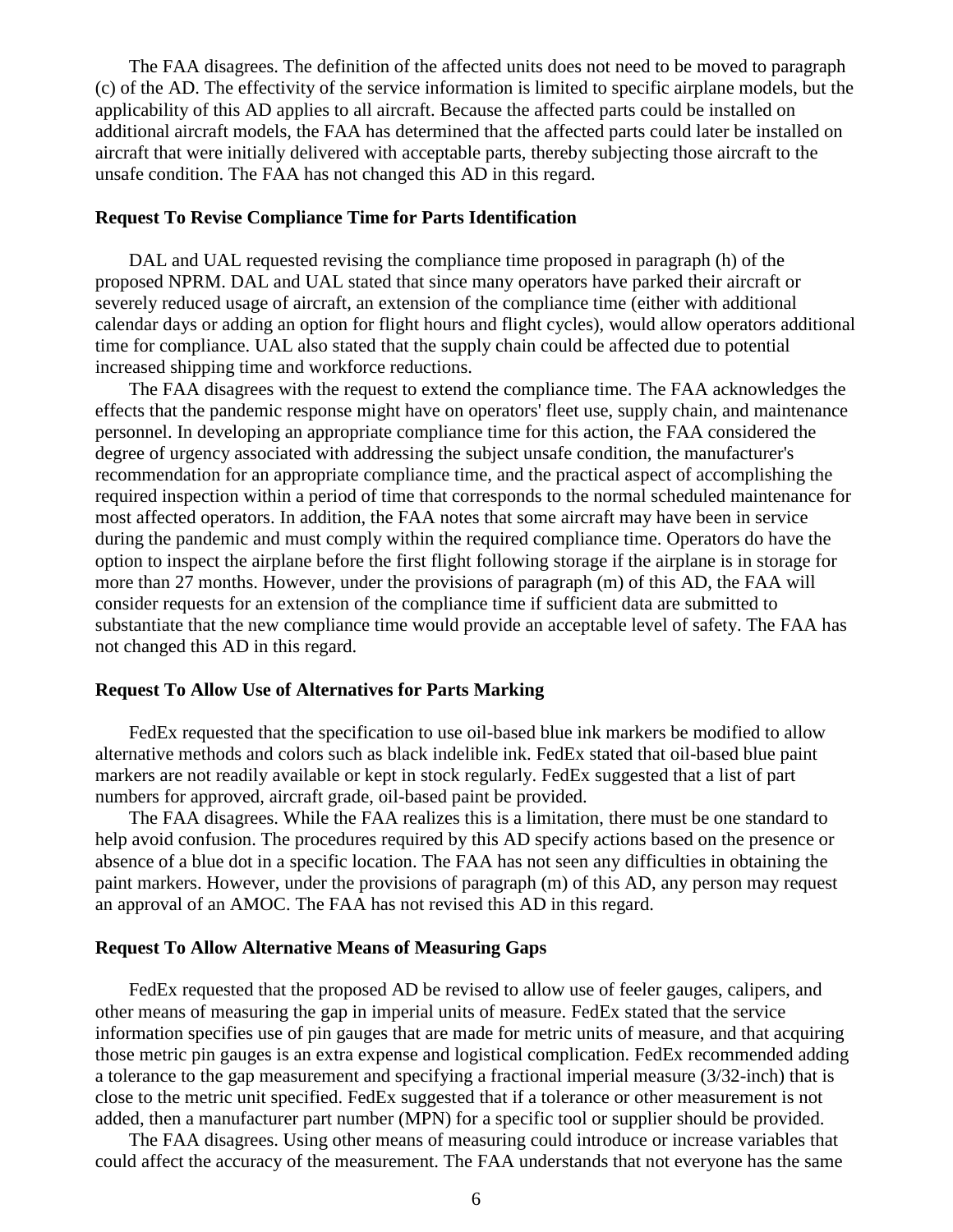resources, tools, or supplies; however, the FAA also understands that this means of measurement is easily accessible. Under the provisions of paragraph (m) of this AD, operators may request approval of an AMOC if sufficient data are submitted to substantiate that the tolerance would provide an acceptable level of safety. The FAA has not changed this AD in this regard.

## **Request To Revise Procedure for Shipping an Assembly**

FedEx requested that the proposed AD be revised to allow operators to use their own procedures for shipping dangerous goods such as unopened cylinder valve assemblies (CVAs) instead of the procedure specified in the service information. FedEx explained that it has established and accepted procedures for shipping dangerous goods, and that the disposition of an unopened CVA would be done by a department separate from the one doing the inspection. FedEx stated that following the procedures in the service information would require additional coordination time, and that the wording of the procedures would not function properly with its AD compliance mechanisms.

The FAA agrees to clarify. The design approval holder (DAH) of the affected valve assemblies has specified a method for shipping, or returning, an unopened CVA that has been found to be unacceptable or discrepant, specifically a shipping method that is compliant with DOT standard HM-224B. If FedEx has procedures that are compliant with DOT standard HM-224B, then those procedures are acceptable for compliance with this AD. For procedures that are not compliant with DOT standard HM-224B, under the provisions of paragraph (m) of this AD, the FAA will consider requests for an AMOC. The FAA has not changed this AD in this regard.

#### **Request for Clarification on Applicability of AD**

FedEx requested clarification on whether the proposed AD is written "against" the MPN or the serial numbers within that MPN. FedEx explained the effects on the operator's workload and also on the operational impact of a unit's overhaul cycle in conjunction with a 60-day compliance time and the scope of the applicability. FedEx added that a 180-day compliance time would be more reasonable.

The FAA agrees to clarify. The applicability of this AD is written against the MPN and specific serial numbers, in addition to manufacture dates of the assemblies. The FAA disagrees to revise the compliance time because the FAA has determined that requirement based on a risk calculation. The FAA has not changed this AD in that regard.

#### **Request To Clarify Requirement if Component Number(s) Cannot Be Determined**

UAL requested clarification on what actions are required in the event the P/N or serial number information cannot be determined. UAL stated that as a result of in-service activity, that information might be illegible, unintentionally obliterated, or missing from the placard. UAL added that under its normal practices, whenever a part or serial number cannot be determined, the part is considered suspect, made unserviceable, and removed from service. UAL stated that, when the P/N of the entire cylinder and valve assembly can be determined but not the serial number, and the date of manufacture is between January and November 2018, it wants to still be able to establish conformity by inspecting for the presence of the blue dot and accomplish the applicable service information instruction if the blue dot is missing. UAL also stated that depending on the FAA's response to this request, it may apply for an AMOC.

The FAA agrees to clarify. The service information states to inspect for the manufacturing date, serial number, and the presence of a blue dot. The service information then states that if there is doubt or a determination cannot be made (such as the numbers or dot is not clearly identified), to proceed with the follow-on inspection for proper gap spacing (this follow-on inspection is required by paragraph (i) of this AD). The FAA has not changed this AD in this regard.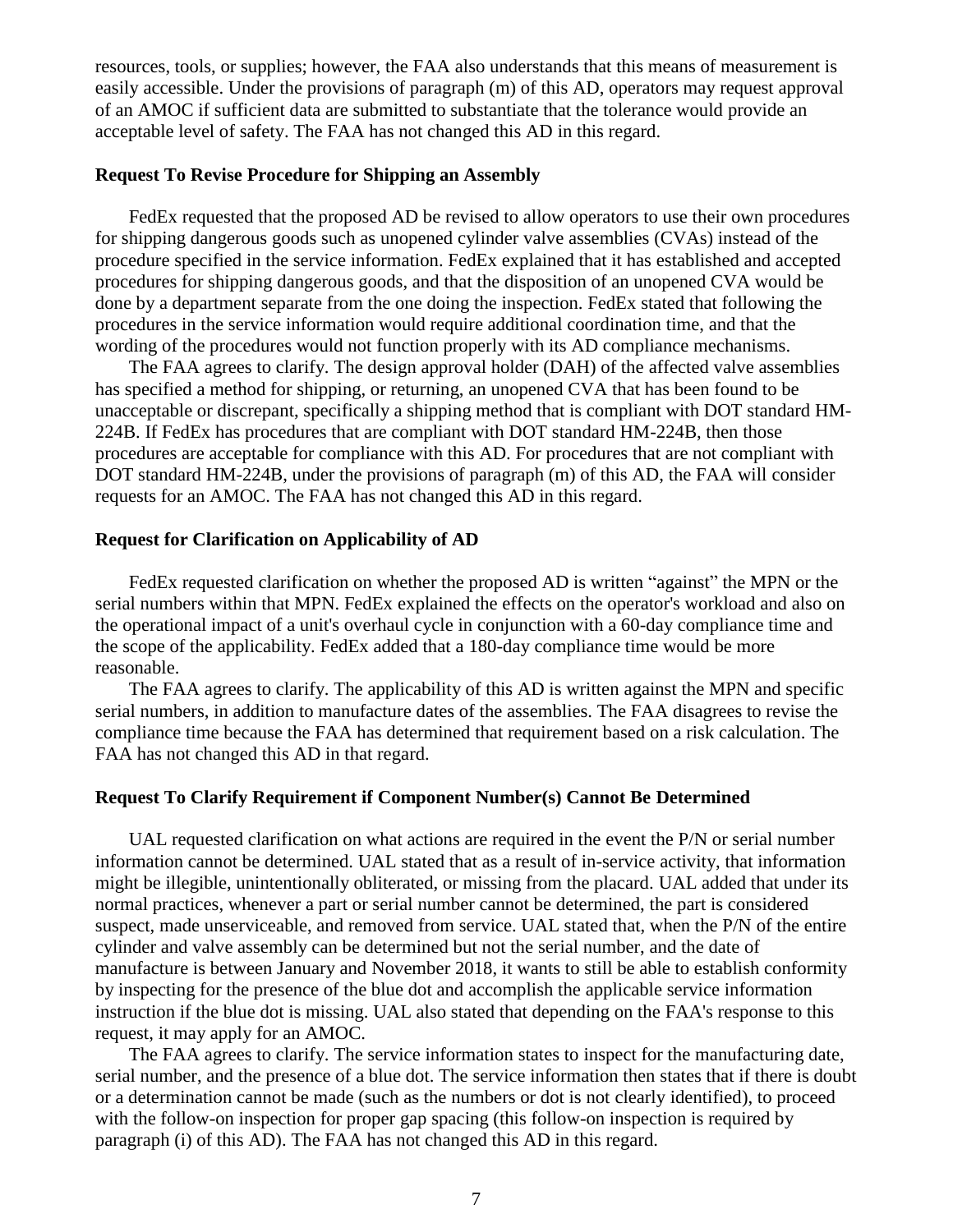## **Request for Clarification on Compliance Time and Method for Inspection Report**

UAL requested clarification on how a 30-day requirement for the inspection report was determined, and if a "comprehensive" report is acceptable. UAL stated that it understands the need for the information gathered from the reports; however, it does not understand why or how a 30-day compliance time was established. UAL also stated that it assumed that reporting of the results should be done as a single, comprehensive report and not piece-wise (individually for each assembly or aircraft), and that the report does not need to be an exact copy of the report form in the service information.

The FAA agrees to clarify. The FAA determined that the 30-day compliance time is appropriate for this AD. Also, the manufacturer is collecting information for analysis of manufacturing issues. The format of the report may be done as UAL assumed, as long as all documents are labeled correctly. However, under the provisions of paragraph (m) of this AD, an operator may request an approval of an AMOC. The FAA has not changed this AD in this regard.

## **Request To Provide Clarification on Reporting Form**

UAL requested clarification on the definition of "manufacture date" in a recording column of a report form in the service information. UAL stated that it is implied that "manufacture date" in that column is the manufacture date of the entire cylinder and valve assembly and not of the valve assembly.

The FAA agrees to clarify. The "manufacturer date" is not limited to the date of the entire cylinder and valve assembly, but is the manufacture date of each part or assembly that might be recorded in the inspection report, such as the assemblies listed in Appendix 1 of the service information. The FAA has not changed this AD in this regard.

## **Conclusion**

The FAA reviewed the relevant data, considered any comments received, and determined that air safety requires adopting this AD as proposed. Except for minor editorial changes, this AD is adopted as proposed in the NPRM. None of the changes will increase the economic burden on any operator.

# **Related Service Information Under 1 CFR Part 51**

The FAA reviewed AVOX Systems Inc. Alert Service Bulletins 10015804-35-01, Revision 02, dated October 16, 2019; 10015804-35-02, Revision 2, dated October 31, 2019; and 10015804-35-03, Revision 02, dated October 15, 2019. This service information describes procedures for an inspection to determine the serial numbers of the oxygen cylinder and valve assemblies, and the oxygen valve assemblies, a detailed inspection for correct spacing of the gap between the bottom of the packing retainer and top of the valve body on the assemblies, parts marking, inspection report, and return of parts to the manufacturer. These documents are distinct since they apply to different assembly part numbers. This service information is reasonably available because the interested parties have access to it through their normal course of business or by the means identified in ADDRESSES.

#### **Costs of Compliance**

The FAA estimates that this AD affects up to 3,034 oxygen cylinder and valve assemblies, and oxygen valve assemblies, installed on various transport category airplanes of U.S. registry. The FAA estimates the following costs to comply with this AD: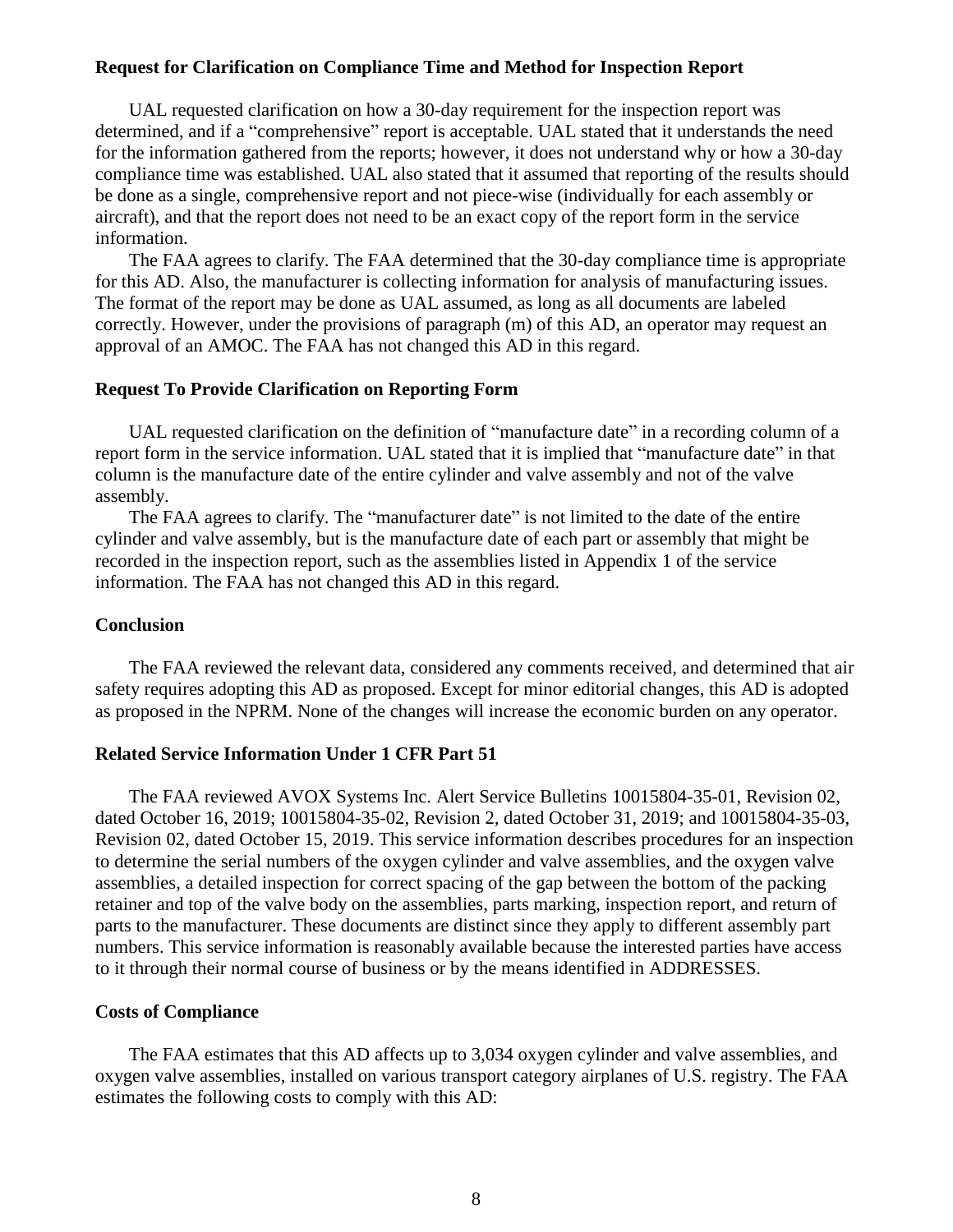#### **Estimated Costs**

| <b>Action</b>               | Labor cost                                         | <b>Parts</b><br>cost | Cost per<br>product | Cost on U.S.<br>operators |
|-----------------------------|----------------------------------------------------|----------------------|---------------------|---------------------------|
| Serial number<br>inspection | 1 work-hour $\times$ \$85 per hour None<br>$= $85$ |                      | \$85                | \$257,890                 |
| Reporting                   | 1 work-hour $\times$ \$85 per hour   0<br>$=$ \$85 |                      | 85                  | 257,890                   |

The FAA estimates the following costs to do any necessary follow-on actions that would be required based on the results of the inspection. The FAA has no way of determining the number of aircraft that might need these actions:

#### **On-Condition Costs \***

| Action              | <b>Labor</b> cost                         | Parts cost | Cost per product |
|---------------------|-------------------------------------------|------------|------------------|
| Detailed inspection | 1 work-hour $\times$ \$85 per hour = \$85 | None       | \$85             |

\* The FAA has received no definitive data on the cost of on-condition replacements.

According to the manufacturer, some or all of the costs of this AD may be covered under warranty, thereby reducing the cost impact on affected operators. The FAA does not control warranty coverage for affected operators. As a result, the FAA has included all known costs in the cost estimate.

#### **Paperwork Reduction Act**

A federal agency may not conduct or sponsor, and a person is not required to respond to, nor shall a person be subject to a penalty for failure to comply with a collection of information subject to the requirements of the Paperwork Reduction Act unless that collection of information displays a currently valid OMB Control Number. The OMB Control Number for this information collection is 2120-0056. Public reporting for this collection of information is estimated to take approximately 1 hour per response, including the time for reviewing instructions, searching existing data sources, gathering and maintaining the data needed, and completing and reviewing the collection of information. All responses to this collection of information are mandatory. Send comments regarding this burden estimate or any other aspect of this collection of information, including suggestions for reducing this burden to: Information Collection Clearance Officer, Federal Aviation Administration, 10101 Hillwood Parkway, Fort Worth, TX 76177-1524.

#### **Authority for This Rulemaking**

Title 49 of the United States Code specifies the FAA's authority to issue rules on aviation safety. Subtitle I, section 106, describes the authority of the FAA Administrator. Subtitle VII: Aviation Programs, describes in more detail the scope of the Agency's authority.

The FAA is issuing this rulemaking under the authority described in Subtitle VII, Part A, Subpart III, Section 44701: General requirements. Under that section, Congress charges the FAA with promoting safe flight of civil aircraft in air commerce by prescribing regulations for practices, methods, and procedures the Administrator finds necessary for safety in air commerce. This regulation is within the scope of that authority because it addresses an unsafe condition that is likely to exist or develop on products identified in this rulemaking action.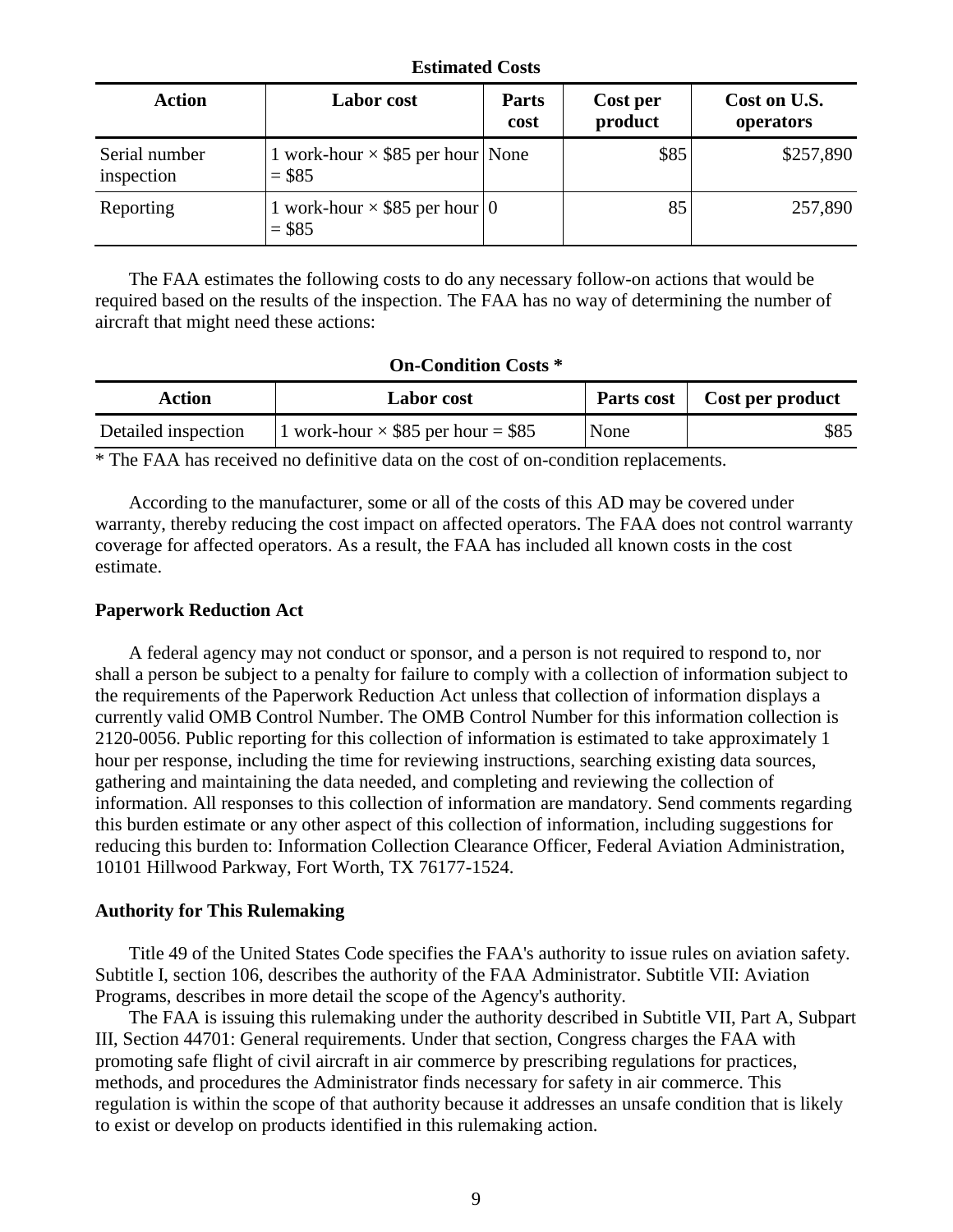# **Regulatory Findings**

This AD will not have federalism implications under Executive Order 13132. This AD will not have a substantial direct effect on the States, on the relationship between the national government and the States, or on the distribution of power and responsibilities among the various levels of government.

For the reasons discussed above, I certify that this AD:

(1) Is not a "significant regulatory action" under Executive Order 12866,

(2) Will not affect intrastate aviation in Alaska, and

(3) Will not have a significant economic impact, positive or negative, on a substantial number of small entities under the criteria of the Regulatory Flexibility Act.

# **List of Subjects in 14 CFR Part 39**

Air transportation, Aircraft, Aviation safety, Incorporation by reference, Safety.

# **The Amendment**

Accordingly, under the authority delegated to me by the Administrator, the FAA amends 14 CFR part 39 as follows:

# **PART 39–AIRWORTHINESS DIRECTIVES**

1. The authority citation for part 39 continues to read as follows:

Authority: 49 U.S.C. 106(g), 40113, 44701.

## **§ 39.13 [Amended]**

2. The FAA amends § 39.13 by adding the following new airworthiness directive: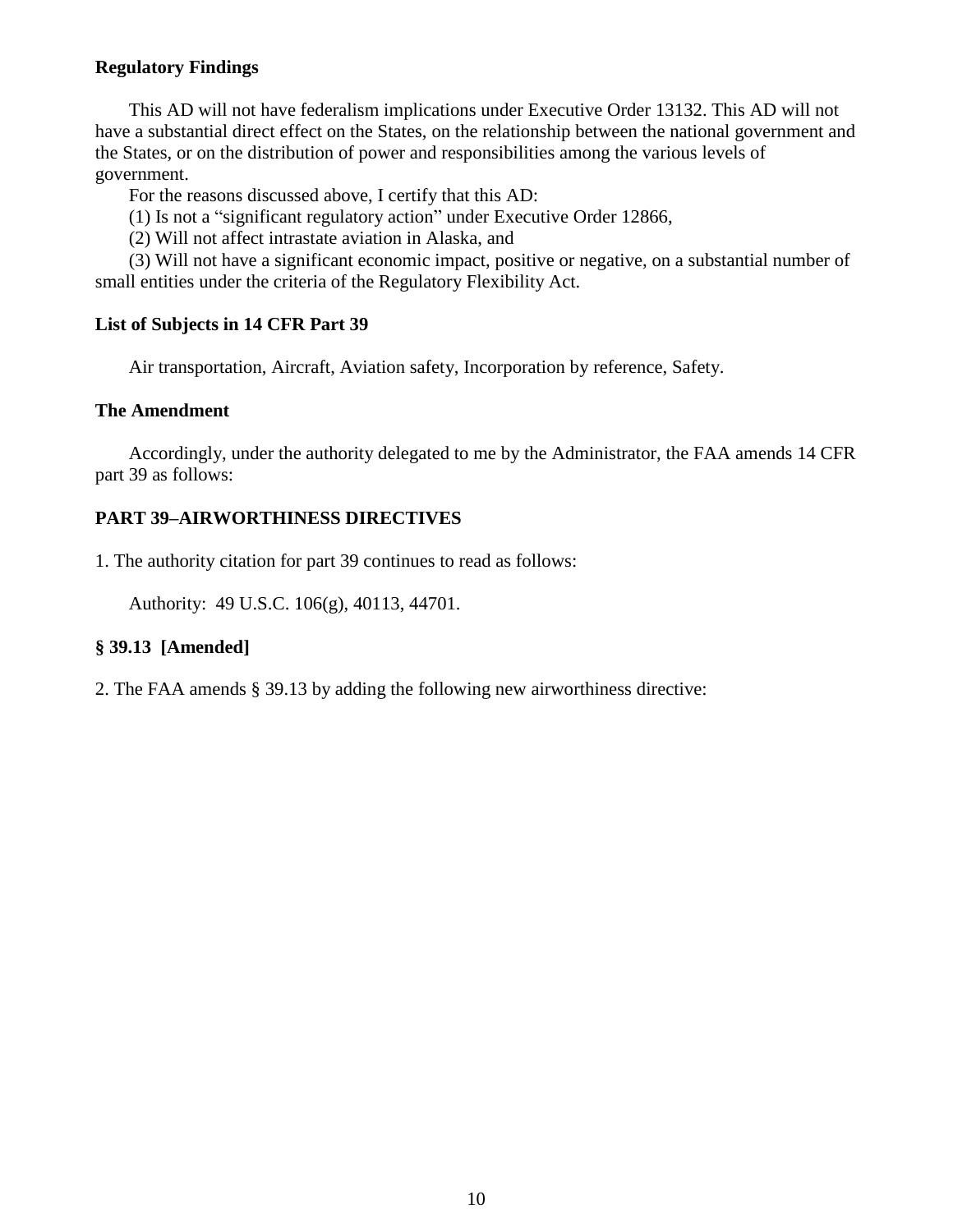

# **AIRWORTHINESS DIRECTIVE**

**www.faa.gov/aircraft/safety/alerts/** www.gpoaccess.gov/fr/advanced.html

**2022-04-09 AVOX Systems Inc. (formerly Scott Aviation):** Amendment 39-21951; Docket No. FAA-2020-0345; Product Identifier 2019-NM-154-AD.

# **(a) Effective Date**

This airworthiness directive (AD) is effective April 4, 2022.

# **(b) Affected ADs**

None.

# **(c) Applicability**

This AD applies to AVOX Systems Inc. (formerly Scott Aviation) oxygen cylinder and valve assemblies having part number (P/N) 89794077, 89794015, 891511-14, 806835-01, 807982-01, or 808433-01; and oxygen valve assemblies (body and gage assemblies) having P/N 807206-01. These assemblies might be installed on, but not limited to, the aircraft identified in paragraphs  $(c)(1)$ through (12) of this AD, certificated in any category.

(1) Airbus SAS Model A300 B2-1A, B2-1C, B2K-3C, B2-203, B4-2C, B4-103, and B4-203 airplanes.

(2) Airbus SAS Model A300 B4-601, B4-603, B4-620, B4-622, B4-605R, B4-622R, F4-605R, F4-622R, and C4-605R Variant F airplanes.

(3) Airbus SAS Model A310-203, -204, -221, -222, -304, -322, -324, and -325 airplanes.

(4) Airbus SAS Model A318-111, -112, -121, and -122 airplanes.

(5) Airbus SAS Model A319-111, -112, -113, -114, -115, -131, -132, -133, and -151N airplanes.

(6) Airbus SAS Model A320-211, -212, -214, -216, -231, -232, -233, -251N, -252N, -253N, - 271N, -272N, and -273N airplanes.

(7) Airbus SAS Model A321-111, -112, -131, -211, -212, -213, -231, -232, -251N, -252N, - 253N, -271N, -272N, -251NX, -252NX, -253NX, -271NX, and -272NX airplanes.

(8) Airbus SAS Model A330-201, -202, -203, -223, -243, -301, -302, -303, -321, -322, -323, - 341, -342, -343, and -941 airplanes.

(9) Airbus Model A340-211, -212, -213, -311, -312, -313, -541, and -642 airplanes.

(10) ATR–GIE Avions de Transport Régional Model ATR42-200, -300, -320, and -500 airplanes.

(11) ATR–GIE Avions de Transport Régional Model ATR72-101, -102, -201, -202, -211, -212, and -212A airplanes.

(12) The Boeing Company Model 747-8 series airplanes.

# **(d) Subject**

Air Transport Association (ATA) of America Code 35, Oxygen System.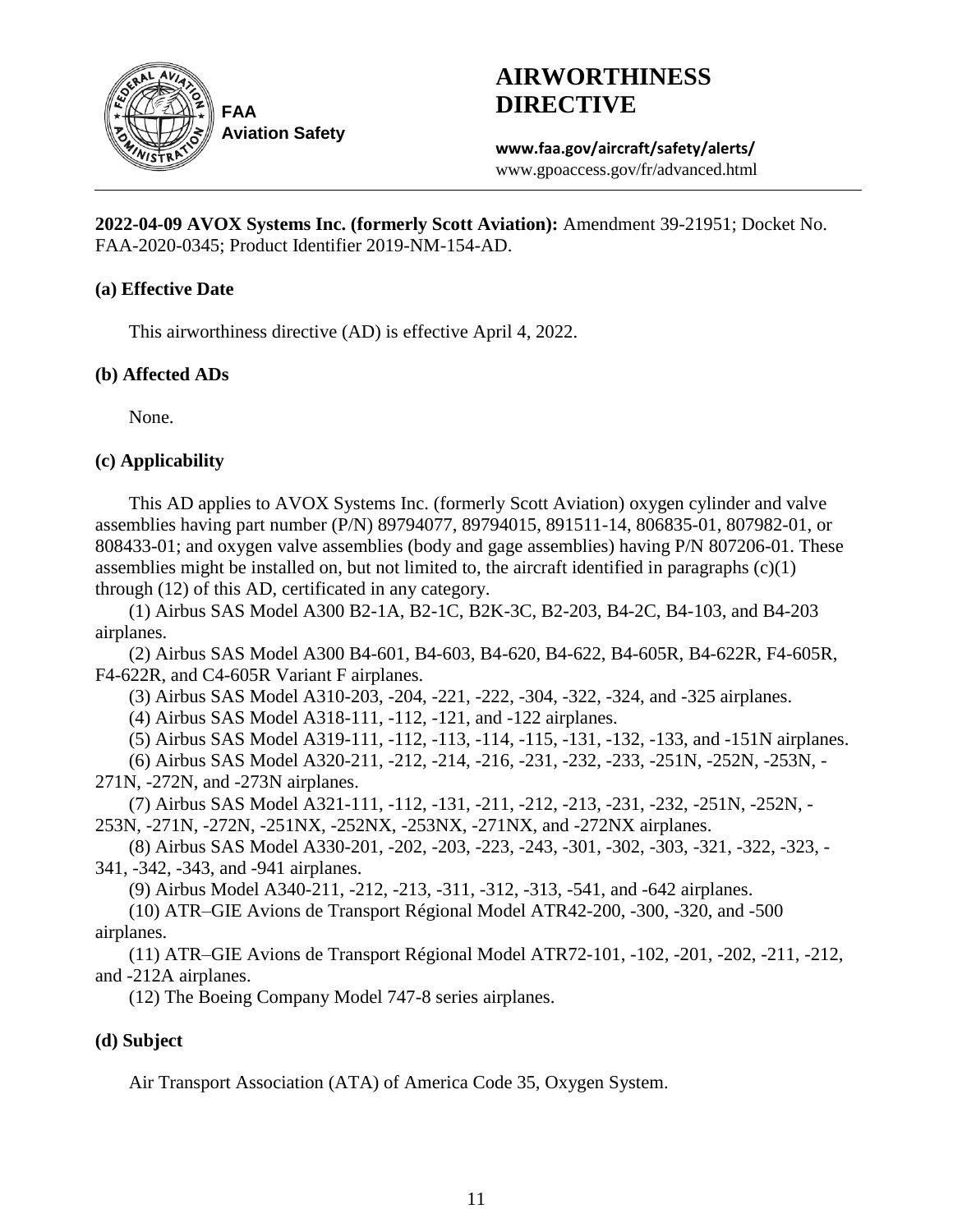## **(e) Unsafe Condition**

This AD was prompted by reports of cylinder and valve assemblies having oxygen leakage from the valve assembly vent hole, caused by the absence of a guide that maintains appropriate spacing between certain parts. The FAA is issuing this AD to address oxygen leakage from the cylinder, which could result in decreased or insufficient oxygen supply during a depressurization event; and heating or flow friction, which could cause an ignition event in the valve assembly.

## **(f) Compliance**

Comply with this AD within the compliance times specified, unless already done.

## **(g) Definition of Detailed Inspection**

For the purposes of this AD, a detailed inspection is an intensive examination of a specific item, installation, or assembly to detect damage, failure, or irregularity. Available lighting is normally supplemented with a direct source of good lighting at an intensity deemed appropriate. Inspection aids such as mirror, magnifying lenses, etc., may be necessary. Surface cleaning and elaborate procedures may be required.

## **(h) Identification of Affected Cylinder and Valve Assemblies**

Within 60 days after the effective date of this AD, inspect the oxygen valve assemblies, and oxygen cylinder and valve assemblies, to determine if the serial numbers of the valve, cylinder, and entire assembly, are listed in Appendix 1, "Affected Shipments," of the applicable service information identified in paragraphs (h)(1) through (3) of this AD. A review of airplane maintenance records is acceptable in lieu of this inspection if the serial numbers can be conclusively determined from that review.

(1) AVOX Systems Inc. Alert Service Bulletin 10015804-35-01, Revision 02, dated October 16, 2019.

(2) AVOX Systems Inc. Alert Service Bulletin 10015804-35-02, Revision 2, dated October 31, 2019.

(3) AVOX Systems Inc. Alert Service Bulletin 10015804-35-03, Revision 02, dated October 15, 2019.

#### **(i) Inspection of the Gap, Parts Marking Actions, and Replacement**

If, during any inspection or records review required by paragraph (h) of this AD, any oxygen valve assembly, valve or cylinder of an oxygen cylinder and valve assembly, or oxygen cylinder and valve assembly having an affected serial number is found: Before further flight, do a detailed inspection for correct spacing of the gap between the bottom of the packing retainer and top of the valve body, in accordance with paragraph 3.C. of the Accomplishment Instructions of the applicable service information identified in paragraphs (h)(1) through (3) of this AD.

(1) If the gap is found to be acceptable, as defined in the applicable service information identified in paragraphs (h)(1) through (3) of this AD, before further flight, do the parts marking actions in accordance with paragraph 3.D.(1) of the Accomplishment Instructions of the applicable service information identified in paragraphs (h)(1) through (3) of this AD.

(2) If the gap is found to be unacceptable, as defined in the applicable service information identified in paragraphs  $(h)(1)$  through  $(3)$  of this AD, before further flight, remove the affected assembly, in accordance with paragraphs 3.D.(2) or 3.D.(3), as applicable, of the Accomplishment Instructions of the applicable service information identified in paragraphs (h)(1) through (3) of this AD; and replace with a serviceable assembly.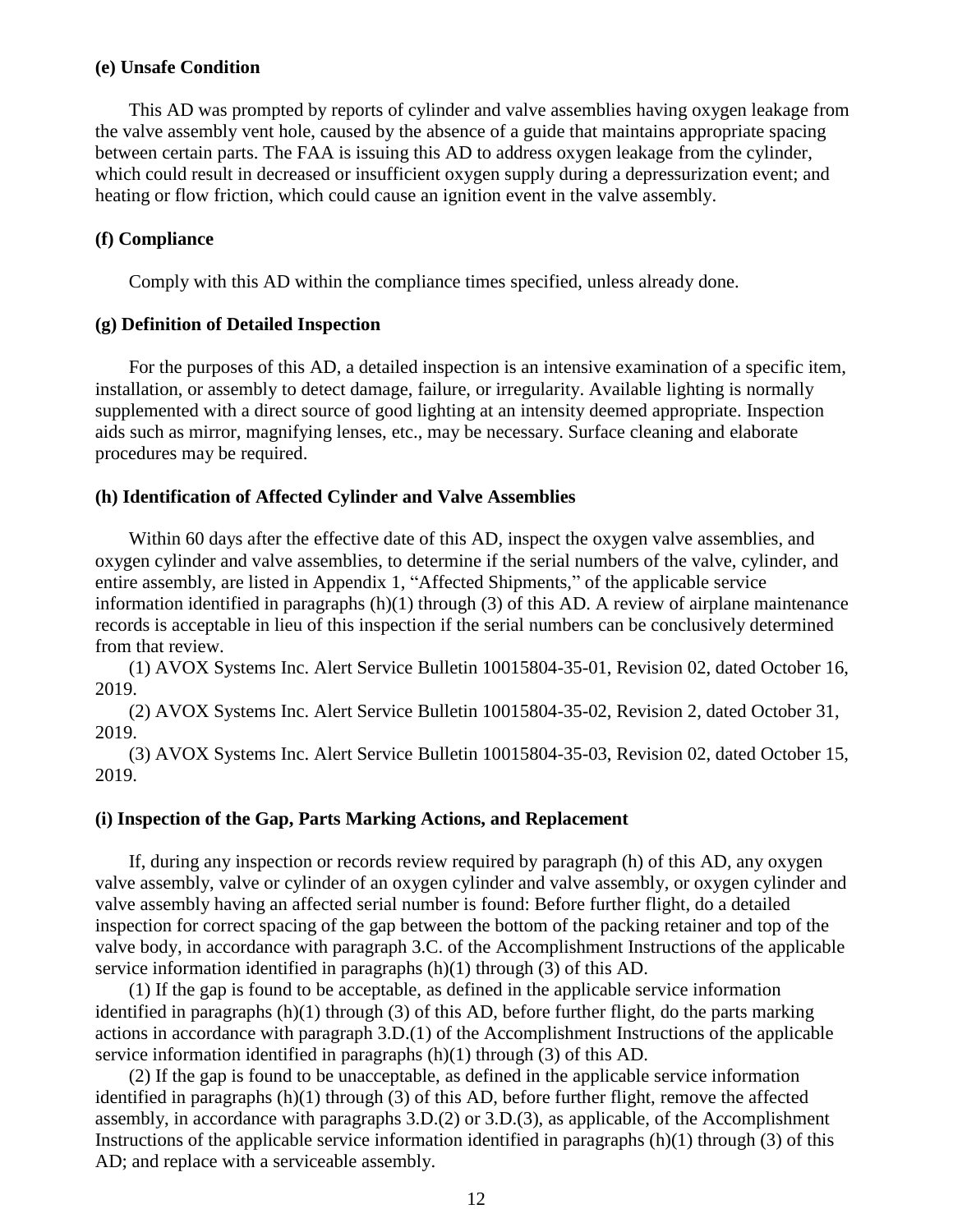## **(j) Reporting and Return of Parts**

(1) Report the results of the inspection required by paragraph (i) of this AD within the applicable time specified in paragraph  $(j)(1)(i)$  or  $(ii)$  of this AD. Report the results in accordance with paragraph 3.D.(1)(a) of the Accomplishment Instructions of the applicable service information identified in paragraphs (h)(1) through (3) of this AD.

(i) If the inspection was done on or after the effective date of this AD: Submit the report within 30 days after the inspection.

(ii) If the inspection was done before the effective date of this AD: Submit the report within 30 days after the effective date of this AD.

(2) If, during the inspection required by paragraph (i) of this AD, any gap is found to be unacceptable, within the applicable time specified in paragraph  $(j)(2)(i)$  or  $(ii)$  of this AD, return the assembly to the manufacturer in accordance with paragraph 3.D.(2) or 3.D.(3), as applicable, of the Accomplishment Instructions of the applicable service information identified in paragraphs (h)(1) through (3) of this AD, except you are not required to contact AVOX for shipping instructions.

(i) If the inspection was done on or after the effective date of this AD: Return the assembly within 30 days after the inspection.

(ii) If the inspection was done before the effective date of this AD: Return the assembly within 30 days after the effective date of this AD.

#### **(k) Parts Installation Limitation**

As of the effective date of this AD, no AVOX Systems Inc. oxygen valve assembly, or valve or cylinder that is part of an oxygen cylinder and valve assembly, or oxygen cylinder and valve assembly having an affected serial number identified in Appendix 1, "Affected Shipments," of any AVOX Systems Inc. service information identified in paragraphs (h)(1) through (3) of this AD may be installed on any airplane unless the requirements of paragraph (i) of this AD have been accomplished on that affected assembly.

### **(l) Credit for Previous Actions**

This paragraph provides credit for the actions specified in paragraphs (h) or (i) of this AD, if those actions were performed before the effective date of this AD using the service information specified in paragraphs  $(l)(1)$  through (5) of this AD.

(1) AVOX Systems Inc. Service Bulletin 10015804-35-01, dated March 6, 2019.

(2) AVOX Systems Inc. Alert Service Bulletin 10015804-35-01, Revision 01, dated July 9, 2019.

(3) AVOX Systems Inc. Alert Service Bulletin 10015804-35-02, Revision 1, dated September 4, 2019.

(4) AVOX Systems Inc. Service Bulletin 10015804-35-03, dated April 11, 2019.

(5) AVOX Systems Inc. Alert Service Bulletin 10015804-35-03, Revision 01, dated May 21, 2019.

#### **(m) Alternative Methods of Compliance (AMOCs)**

(1) The Manager, New York ACO Branch, FAA, has the authority to approve AMOCs for this AD, if requested using the procedures found in 14 CFR 39.19. In accordance with 14 CFR 39.19, send your request to your principal inspector or local Flight Standards District Office, as appropriate. If sending information directly to the manager of the certification office, send it to ATTN: Program Manager, Continuing Operational Safety, FAA, New York ACO Branch, 1600 Stewart Avenue, Suite 410, Westbury, NY 11590; telephone 516-228-7300; fax 516-794-5531.